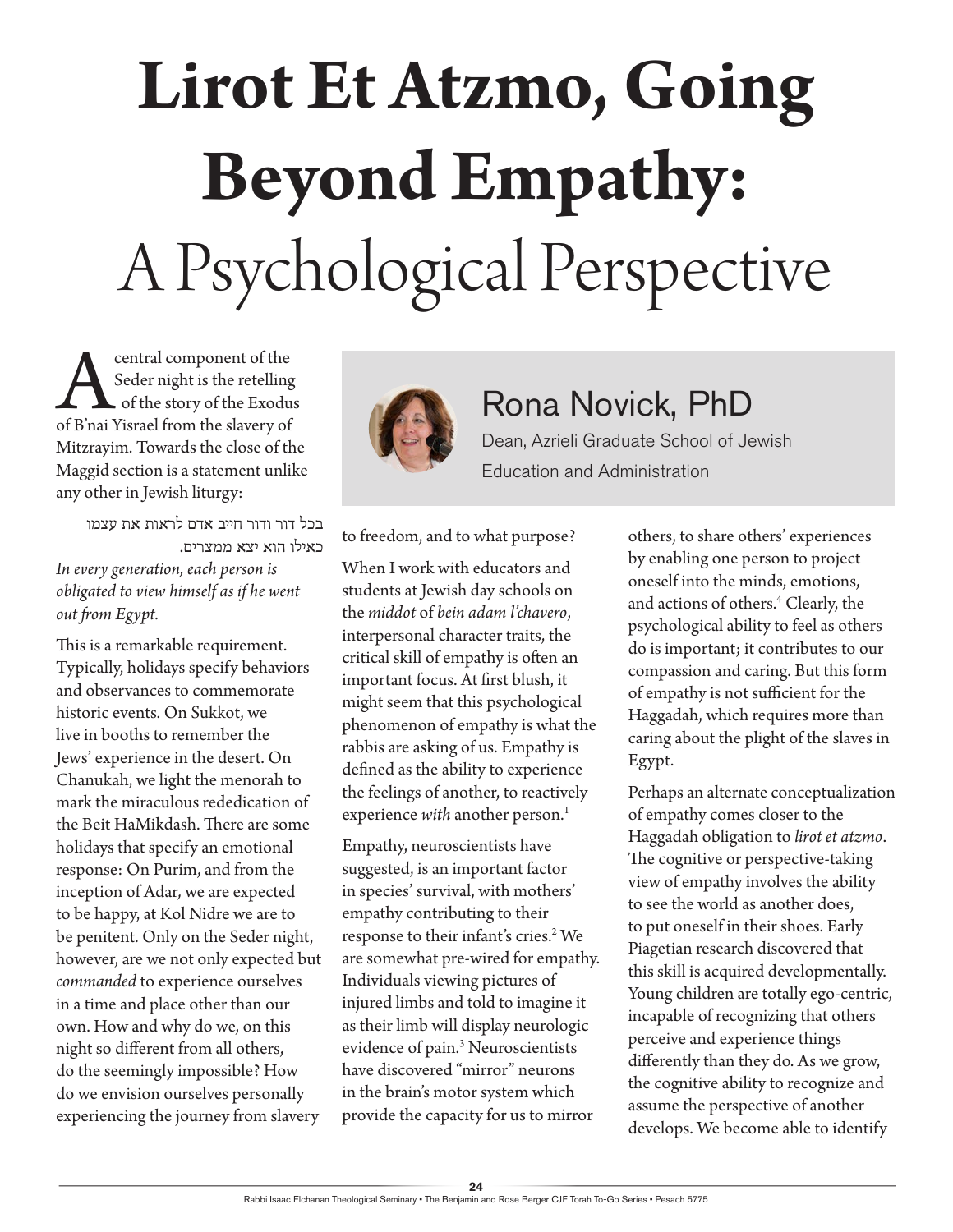

with characters in the books we read and the films we see, and the people we know. As we read the Haggadah, this cognitive empathy allows us to imagine the lives of the slaves, severely oppressed by the Egyptians.

Since the Haggadah requires that each of us relive the redemption as if we personally experienced it, cognitive empathy is not enough. Imagining the feelings of slaves experiencing freedom, or considering how we might have felt were we to have been there, might provide powerful understandings. On Pesach night, however, they will not suffice. We must become slaves redeemed from Egyptian tyranny. We must personally experience redemption.

The Rambam's version of *b'chol dor v'dor,* with slight changes in wording, makes it clear that we are required to go beyond empathy:

בכל דור ודור חייב אדם להראות את עצמו כאילו הוא בעצמו יצא עתה משעבוד מצרים. **רמב"ם, הלכות חמץ ומצה ז:ו**

*In each and every generation a person is obligated to display himself as though he just now left the slavery of Egypt.*  **Rambam, Hilchot Chametz Umatza 7:6**

The addition of the words *b'atzmo*  (himself) and *ata* (just now) make it clear that we must do more than *identify* with ancestors who experienced historic redemption, we are to experience, at the Seder table, the remarkable redemption and the experience of freedom. Rav Elazar Menachem Man Shach, the Ponevezh Rosh Yeshivah, explains that only when we feel as if we had moments ago experienced the Exodus can we have the proper, powerful feelings towards the event. "One cannot compare the emotional excitement felt at the time of a tremendous personal salvation to the feelings one has toward that event when it is recollected later."5 The Lubavitcher Rebbe elaborates that it must be not only personal but specific. "It is not sufficient merely to feel that *you yourself had been a* (generic) *slave and were set free and redeemed* as Rambam writes. Rather, one must perceive oneself as an Egyptian slave who was liberated from the uniquely harsh persecution of Pharoah."6

Interestingly, there is only one psychological parallel for going beyond empathically feeling for others or seeing through their eyes, to actually experiencing an event, and it comes from research on trauma. When we experience trauma it is common to find that sights, sounds, or even smells reminiscent of the trauma can evoke memories of the event. A subset of traumatized individuals will have flashbacks or nightmares in which they fully re-experience the trauma, reliving the event as if it is happening at that moment. This reexperiencing is often so painful and distressing that trauma victims may avoid people, places and things that serve as reminders, so as to preclude memories and prevent flashbacks. Successful treatment for traumatic re-experiencing engages victims in developing the ability to focus on areas of mastery and control, even as they remember and re-experience traumatic events.

With elegant pedagogic skill, the Haggadah teaches us how to reexperience the trauma of slavery from the position of freedom and mastery. Our Seder tables are a model of good teaching technique. Using powerful narrative, embellished with characters that draw us in, we tell and retell the story. We are engaged in the story through the use of visuals and